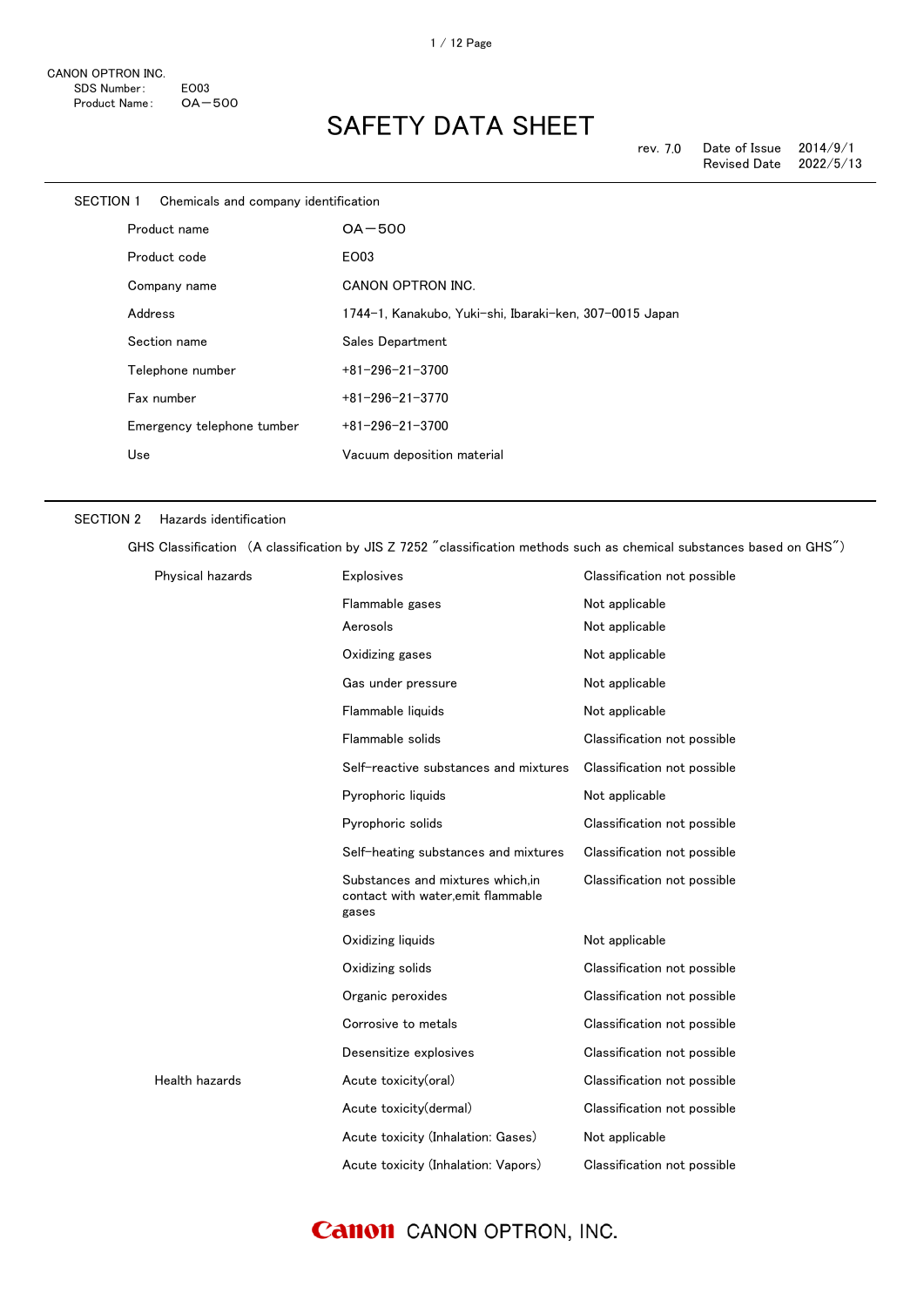|                       | Acute toxicity (Inhalation: Dusts and<br>mists)            | Classification not possible |
|-----------------------|------------------------------------------------------------|-----------------------------|
|                       | Skin corrosion/irritation                                  | Classification not possible |
|                       | Serious eye damage/eye irritation                          | Classification not possible |
|                       | Respiratory sensitization                                  | Classification not possible |
|                       | Skin sensitization                                         | Category 1                  |
|                       | Germ cell mutagenicity                                     | Classification not possible |
|                       | Carcinogenicity                                            | Classification not possible |
|                       | Reproductive toxicity                                      | Classification not possible |
|                       | Reproductive toxicity, effects on or via<br>lactation      | Classification not possible |
|                       | Specific target organ toxicity (single<br>exposure)        | Classification not possible |
|                       | Specific target organ toxicity (repeated<br>exposure)      | Classification not possible |
|                       | Aspiration hazard                                          | Classification not possible |
| Environmental hazards | Hazardous to the aquatic environment<br>Short-term(acute)  | Classification not possible |
|                       | Hazardous to the aquatic environment<br>Long-term(chronic) | Classification not possible |
|                       | Hazardous to the ozone layer                               | Classification not possible |

Label elements

hazard Pictograms **Exclamation** 



Signal word Warning

information

May cause an allergic skin reaction.

Precautionary statements

Dangerous goods hazard

【Safety measures】 Avoid breathing dust/fume/gas/mist/vapours/spray. Contaminated work clothing should not be allowed out of the workplace. Wear Protective glovess/protective clothing/eye protection/face protection.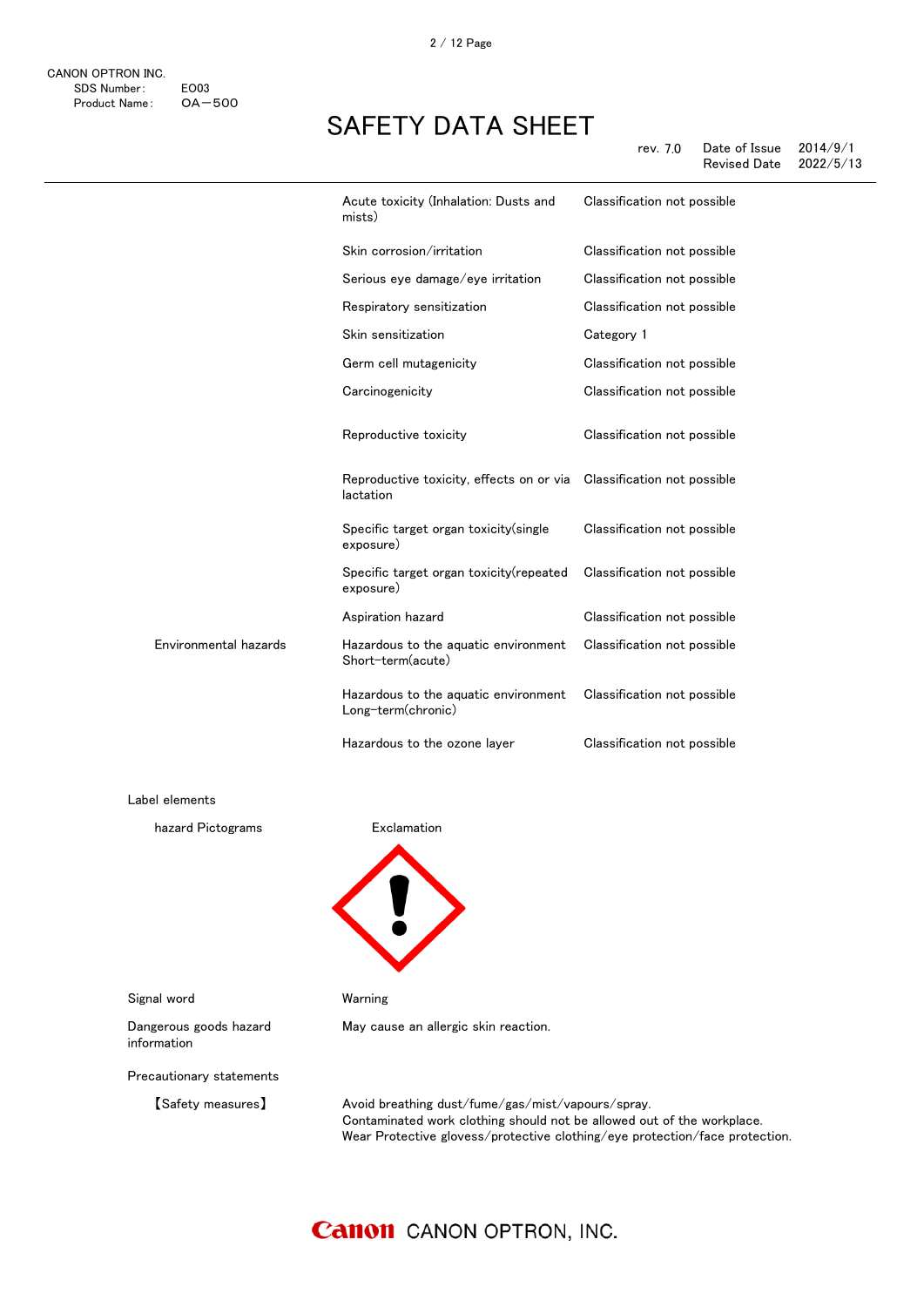| rev. 7.0 | Date of Issue       | 2014/9/1  |
|----------|---------------------|-----------|
|          | <b>Revised Date</b> | 2022/5/13 |

| <b>[First-aid measures]</b> | IF ON SKIN: Wash with plenty of soap and water.<br>Specific treatment.<br>If skin irritation or rash occurs: Get medical advice/attention.<br>Take off contaminated clothing and wash it before reuse. |
|-----------------------------|--------------------------------------------------------------------------------------------------------------------------------------------------------------------------------------------------------|
| [Storage]                   |                                                                                                                                                                                                        |
| [Disposal]                  | Dispose of contents/container in accordance with national regulations.                                                                                                                                 |
| <b>[Other hazards]</b>      |                                                                                                                                                                                                        |

#### SECTION 3 Composition/information on ingredients

| Substance/Mixture                                              | Mixture                                                                                                                                                                                                                                                                                                                                                                                                    |                                                                             |                      |
|----------------------------------------------------------------|------------------------------------------------------------------------------------------------------------------------------------------------------------------------------------------------------------------------------------------------------------------------------------------------------------------------------------------------------------------------------------------------------------|-----------------------------------------------------------------------------|----------------------|
| Chemical name                                                  | Tantalum oxide                                                                                                                                                                                                                                                                                                                                                                                             | Zirconium oxide                                                             | Yttrium oxide        |
| Chemical formula                                               | Ta205                                                                                                                                                                                                                                                                                                                                                                                                      | ZrO2                                                                        | Y203                 |
| Concentration or concentration<br>range                        | Ta2O5: 60-70<br>ZrO2: 25-35<br>$Y2O3 : 1 - 8$                                                                                                                                                                                                                                                                                                                                                              |                                                                             |                      |
| CAS No.                                                        | $1314 - 61 - 0$                                                                                                                                                                                                                                                                                                                                                                                            | $1314 - 23 - 4$                                                             | $1314 - 36 - 9$      |
| TSCA Inventry                                                  | Tantalum oxide (Ta2O5)                                                                                                                                                                                                                                                                                                                                                                                     | Zirconium oxide (ZrO2)                                                      | Yttrium oxide (Y2O3) |
| EINECS number                                                  | $215 - 238 - 2$                                                                                                                                                                                                                                                                                                                                                                                            | $215 - 227 - 2$                                                             | $215 - 233 - 5$      |
| Radioactive information                                        | reason that ionizing radiation would be generated.                                                                                                                                                                                                                                                                                                                                                         | Radioactive substances are not used as the material. Therefore, there is no |                      |
| <b>SECTION 4</b><br>First aid measures                         |                                                                                                                                                                                                                                                                                                                                                                                                            |                                                                             |                      |
| Inhalation                                                     | Get medical advice/attention if you feel unwell.                                                                                                                                                                                                                                                                                                                                                           | Remove person to fresh air and keep comfortable for breathing.              |                      |
| Skin contact                                                   | Take off immediately all contaminated clothing. Rinse affected areas with<br>water/shower.<br>IF ON SKIN: Wash with plenty of soap and water.<br>If skin irritation or rash occurs: : Get medical advice/attention.<br>Rinse cautiously with water for several minutes. Remove contact lenses, if<br>present and easy to do. Continue rising.<br>If eye irritation persists: Get medical advice/attention. |                                                                             |                      |
| Eye contact                                                    |                                                                                                                                                                                                                                                                                                                                                                                                            |                                                                             |                      |
| Ingestion                                                      | Rinse mouth.<br>Get medical advice/attention.                                                                                                                                                                                                                                                                                                                                                              |                                                                             |                      |
| Most important symptoms and<br>effects, both acute and delayed | No data available                                                                                                                                                                                                                                                                                                                                                                                          |                                                                             |                      |
| Protection of first aiders                                     |                                                                                                                                                                                                                                                                                                                                                                                                            | Rescuers, wear suitable protective equipment as the situation demands.      |                      |
| Special precautions for physicians                             | No data available                                                                                                                                                                                                                                                                                                                                                                                          |                                                                             |                      |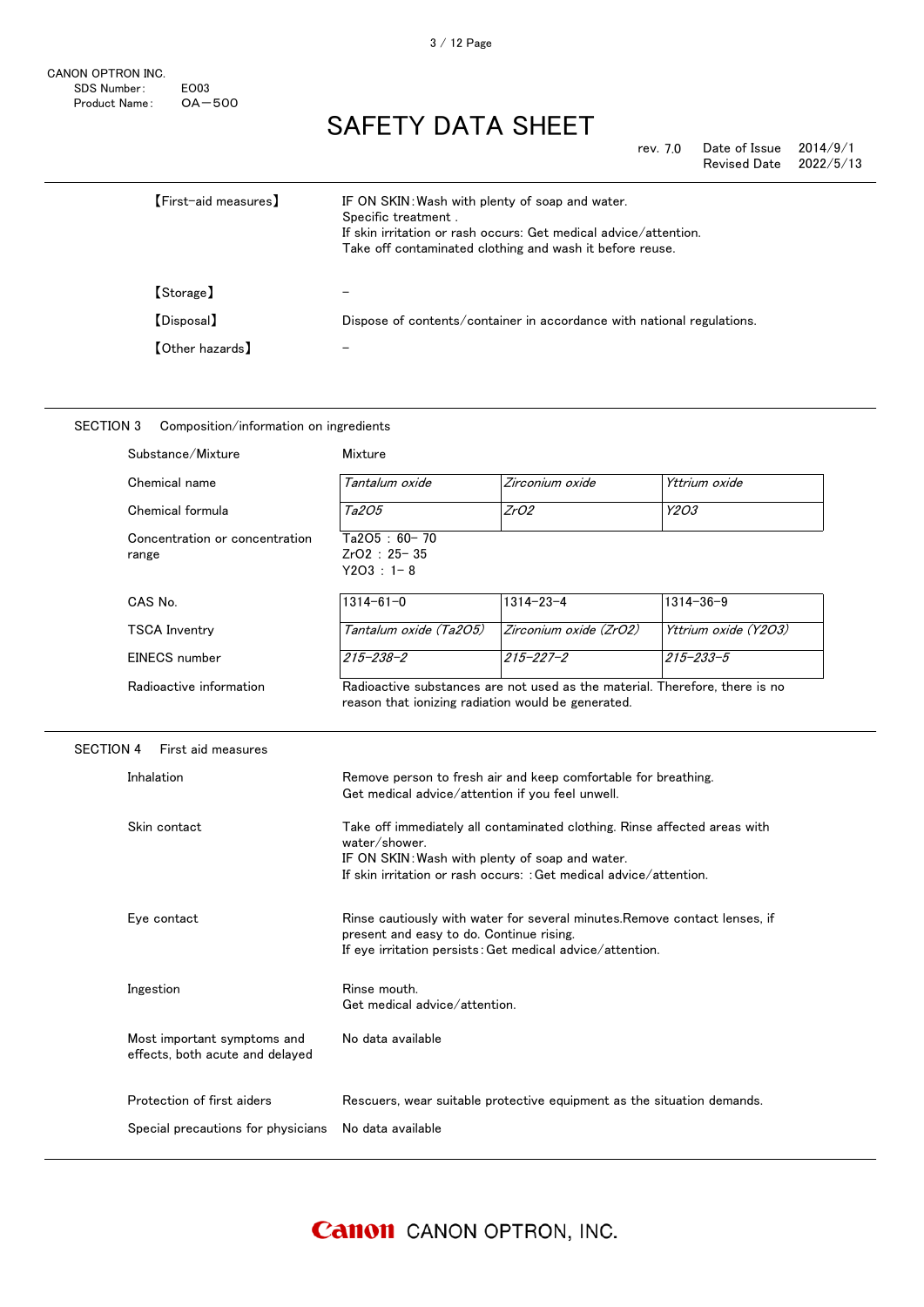| <b>SECTION 5</b> | Firefighting measures                                                      |                                                                                                                                                                                                                            |
|------------------|----------------------------------------------------------------------------|----------------------------------------------------------------------------------------------------------------------------------------------------------------------------------------------------------------------------|
|                  | Suitable extinguishing media                                               | This product itself is not flammable.                                                                                                                                                                                      |
|                  | Unsuitable extinguishing media                                             | No data available                                                                                                                                                                                                          |
|                  | Specific hazards                                                           | No data available                                                                                                                                                                                                          |
|                  | Specific extinguishing methods                                             | In the case of a fire in the periphery, the portable container is quickly moved to a<br>safe place.                                                                                                                        |
|                  | Special protective equipment for<br>firefighters                           | Wear suitable protective equipment (gloves, glasses and a mask) in fire-fighting.                                                                                                                                          |
| <b>SECTION 6</b> | Accidental release measures                                                |                                                                                                                                                                                                                            |
|                  | Personal precautions, protective<br>equipment, and emergency<br>procedures | Protection equipment (specified as those in which the properties of the product<br>are suitable) worn during operation so that airborne droplets, etc., do not adhere<br>to the skin and dusts and gases are not absorbed. |
|                  | Environmental precautions                                                  | The leakage may not directly flow into rivers or sewage.                                                                                                                                                                   |
|                  | Methods and material for<br>containment and cleaning up                    | The leaked material is scooped up, or swept up and gathered to be recovered in<br>a paper bag or a drum.<br>After recovery, a small amount of the residue is absorbed in sediment, sawdust,<br>etc.                        |
|                  |                                                                            |                                                                                                                                                                                                                            |
|                  | Secondary disaster prevention<br>measures                                  | No data available                                                                                                                                                                                                          |
| SECTION 7        | Handling and storage                                                       |                                                                                                                                                                                                                            |
|                  | Precautions for safe handling                                              |                                                                                                                                                                                                                            |
|                  | Technical measures                                                         | Take measures for equipment as described in "8. Exposure controls/personal<br>protection" and wear protective equipment.                                                                                                   |
|                  | Safety handling precautions                                                | Handling work must be practiced in a room where there is a local or total<br>ventilation facility.                                                                                                                         |
|                  | Avoidance of contact                                                       | Refer to "10. Stability and reactivity."                                                                                                                                                                                   |
|                  | Hygiene measures                                                           | Wash hands thoroughly after handling.<br>Do not eat, drink or smoke when using this product.                                                                                                                               |
|                  | Conditions for safe storage,<br>including any incompatibilities            |                                                                                                                                                                                                                            |
|                  | Safe storage conditions                                                    | Store in a well-ventilated place. Keep container tightly closed.                                                                                                                                                           |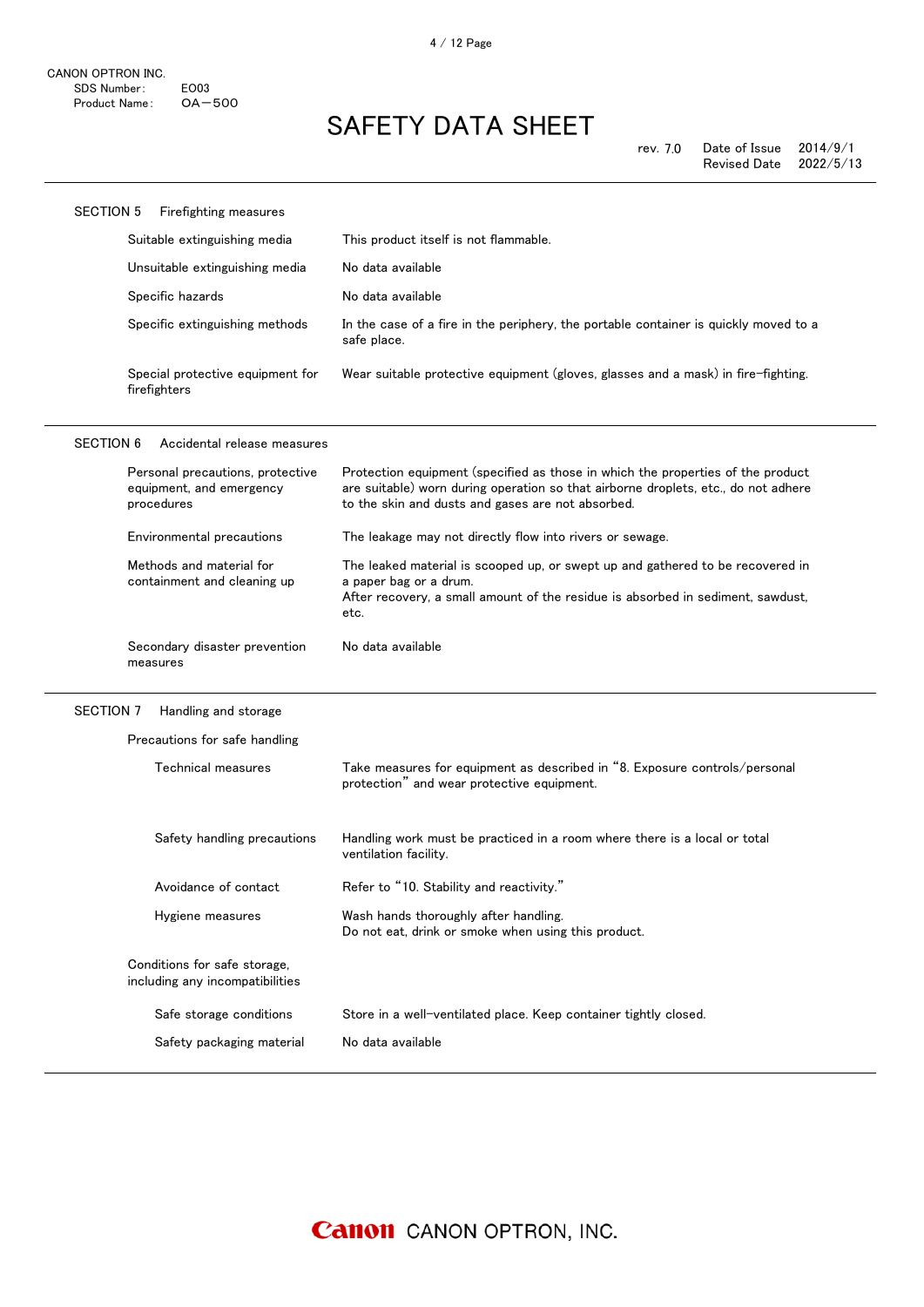|                                                                             | <u>Ta2O5</u>                               | <u>ZrO2</u>                                                                                                                       | <u>Y2O3</u>                                                                                       |
|-----------------------------------------------------------------------------|--------------------------------------------|-----------------------------------------------------------------------------------------------------------------------------------|---------------------------------------------------------------------------------------------------|
| Permissible concentration                                                   |                                            |                                                                                                                                   |                                                                                                   |
| <b>ACGIH</b>                                                                | TWA 5 $mg/m^3$ (as Ta)<br>$(2004$ edition) | $TLV$ -TWA: 5 mg/m $^*$<br>TLV-TWA: 10 mg/m <sup>3</sup><br>(as zirconium and<br>compound, zirconium)<br>$(2015 \text{ version})$ | TLV-TWA: 1 mg/m <sup>*</sup><br>(as yttrium and<br>compound, yttrium)<br>$(2015 \text{ version})$ |
|                                                                             |                                            |                                                                                                                                   |                                                                                                   |
| Appropriate engineering controls                                            | possible.                                  | Use sealed devices, equipment, or a local exhaust ventilation as much as                                                          |                                                                                                   |
| Individual protection measures,<br>such as personal protective<br>equipment |                                            |                                                                                                                                   |                                                                                                   |
| Respiratory protection                                                      | Dustproof mask                             |                                                                                                                                   |                                                                                                   |
| Hand protection                                                             | Protective gloves                          |                                                                                                                                   |                                                                                                   |
| Eye/face protection                                                         | Dust-proof glasses                         |                                                                                                                                   |                                                                                                   |

#### SECTION 9 Physical and chemical properties

Appearance

| Physical state | Solid  |
|----------------|--------|
| Form           | Pellet |
| Colour         | White  |
| Odour          | None   |

|                                                             | Ta2O5                     | ZrO2                                   | Y2O3                                                                                         |
|-------------------------------------------------------------|---------------------------|----------------------------------------|----------------------------------------------------------------------------------------------|
| Melting point/freezing point                                | $1862 \sim 1882^{\circ}C$ | $2.680^{\circ}C$<br>(Merck(15th.2013)) | 2,420 degrees Celsius<br><i>(inorganic compound,</i><br>chelate dictionary (1997))           |
| Boiling point or initial boiling point<br>and boiling range | No data available         | $4300^{\circ}C$                        | Approximately 4,300<br>degrees Celsius (inorganic<br>compound, chelate<br>dictionary (1997)) |
| Flammability                                                | No data available         | No data available                      | No data available                                                                            |
| Upper/lower flammability or<br>explosive limits             | No data available         | No data available                      | No data available                                                                            |
| Flash point                                                 | No data available         | Noninflammability<br>(GESTIS (2015))   | Noninflammability<br>(GESTIS (2015))                                                         |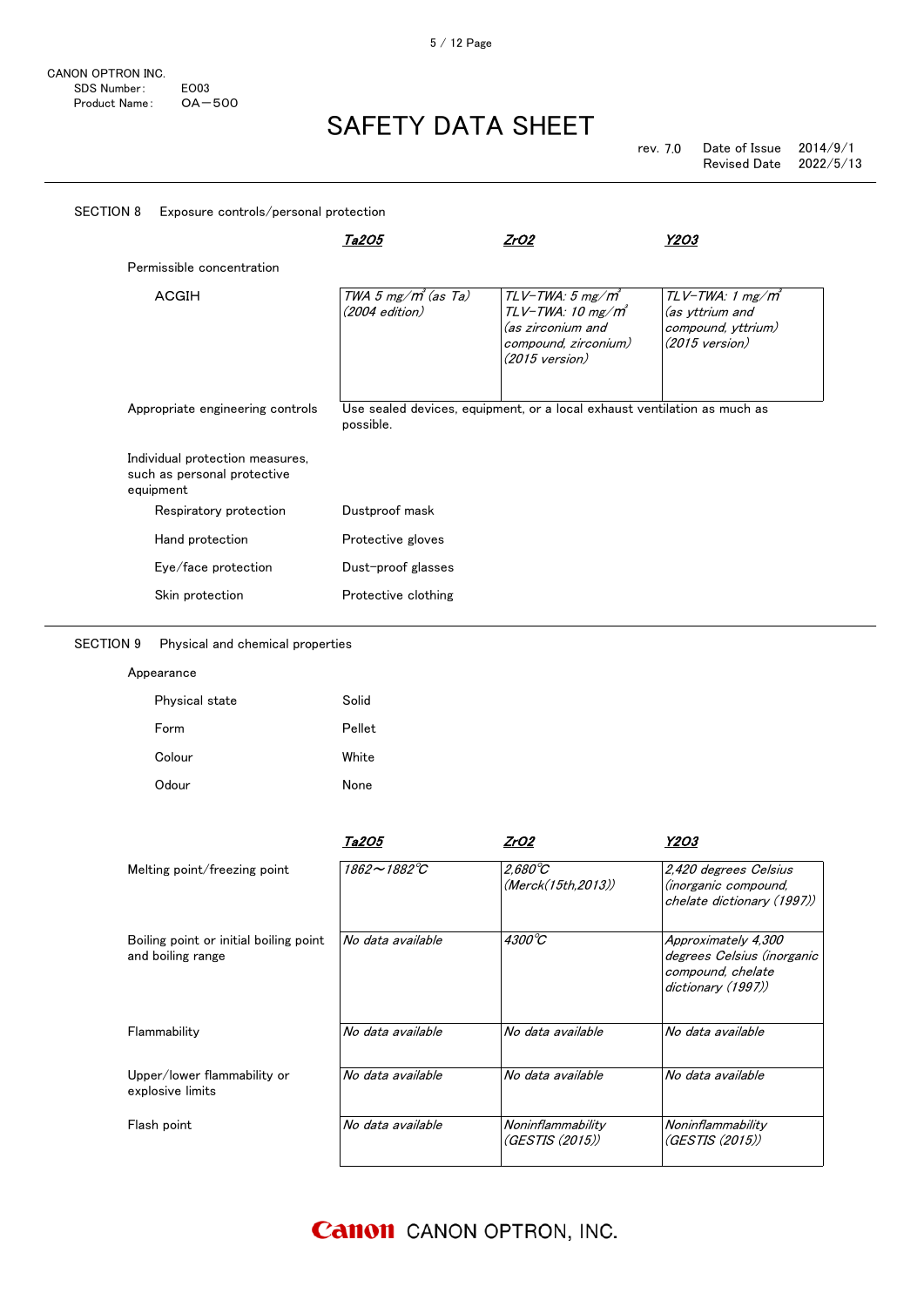#### rev. 7.0 Date of Issue 2014/9/1 Revised Date 2022/5/13

| Auto-ignition temperature                  | No data available                                  | Noninflammability<br>(GESTIS (2015)) | Noninflammability<br>(GESTIS (2015)) |
|--------------------------------------------|----------------------------------------------------|--------------------------------------|--------------------------------------|
| Decomposition temperature                  | No data available                                  | No data available                    | No data available                    |
| рH                                         | No data available                                  | No data available                    | No data available                    |
| Kinematic viscosity                        | No data available                                  | No data available                    | No data available                    |
| Solubility                                 |                                                    |                                      |                                      |
| Water                                      | Insoluble                                          | Insoluble                            | Insoluble (GESTIS (2015))            |
| Other solvents                             | No data available                                  | No data available                    | No data available                    |
| Partition coefficient: n-<br>octanol/water | No data available                                  | No data available                    | No data available                    |
| Vapour pressure                            | No data available                                  | No data available                    | No data available                    |
| Density and/or relative density            | 8.2                                                | No data available                    | No data available                    |
| (Density)                                  | $\frac{1}{2}$ 3.4 $\degree$ 4.0 (pellet) as OA-500 |                                      |                                      |
| Relative vapor density                     | No data available                                  | No data available                    | No data available                    |
| Particle characteristics                   | No data available                                  | No data available                    | No data available                    |
| Other information                          | No data available                                  | No data available                    | No data available                    |

#### SECTION 10 Stability and reactivity

|                                    | Ta2O5                                                                                                                                                                                                  | ZrO2              | Y2O3              |
|------------------------------------|--------------------------------------------------------------------------------------------------------------------------------------------------------------------------------------------------------|-------------------|-------------------|
| Reactivity                         | No data available                                                                                                                                                                                      | No data available | No data available |
| Chemical stability                 | It is stable in storage<br>conditions and normal<br>handling.                                                                                                                                          | No data available | No data available |
| Possibility of hazardous reactions | Violently react with<br>bromine trifluoride. It<br>reacts violently with<br>chlorine trifluoride, emit<br>flames.<br>This occurs at around<br>410 °C, reaction with<br>lithium increases to 595<br>°C. | No data available | No data available |
| Conditions to avoid                | No data available                                                                                                                                                                                      | No data available | No data available |
| Incompatible materials             | Bromine trifluoride.<br>chlorine trifluoride, lithium                                                                                                                                                  | No data available | No data available |
| Hazardous decomposition products   | No data available                                                                                                                                                                                      | No data available | No data available |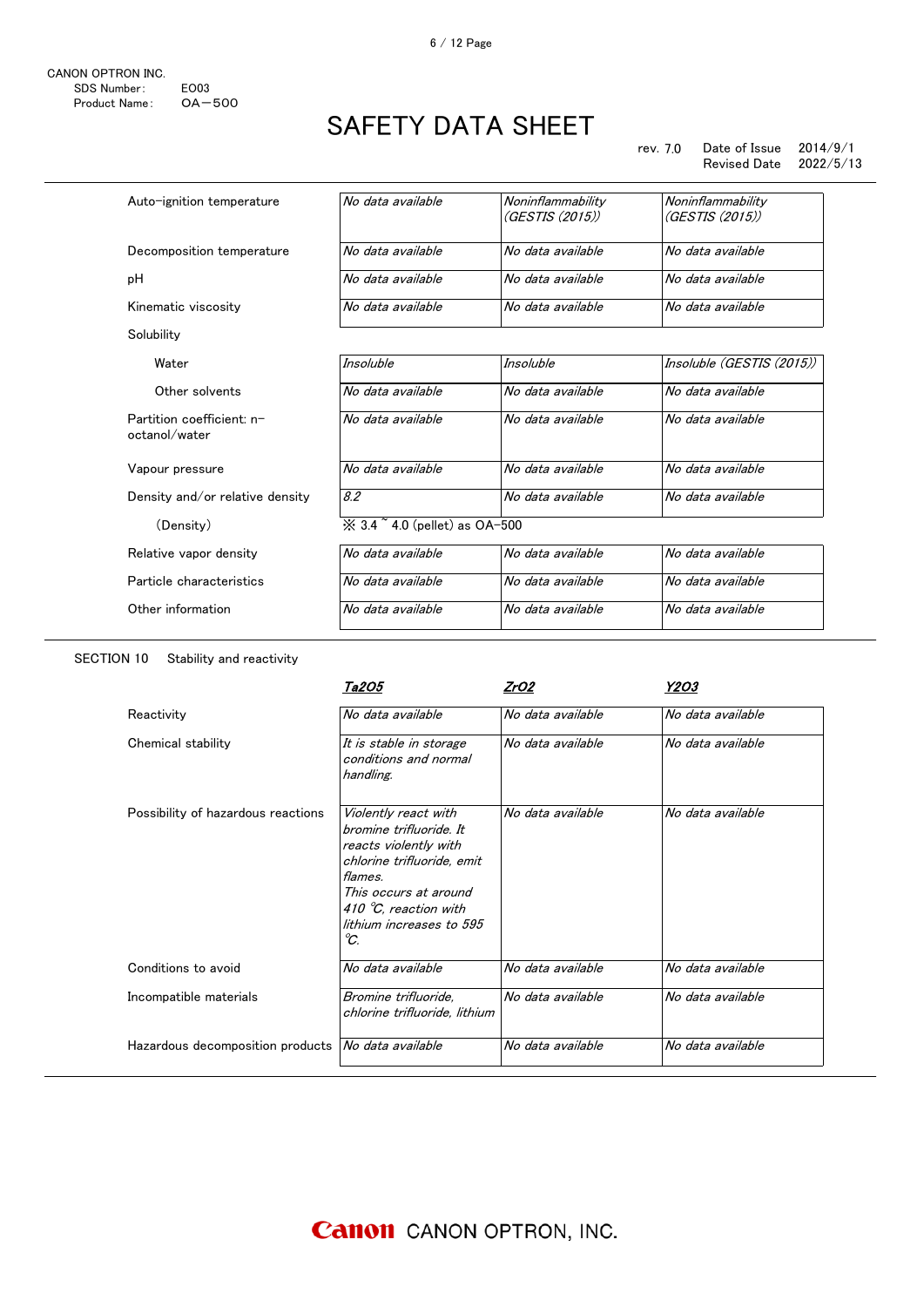SECTION 11 Toxicological information

## SAFETY DATA SHEET

|                                                 | Ta2O5                                                                                        | <u>ZrO2</u>            | Y2O3                                                                                                                                                                                                                                                               |
|-------------------------------------------------|----------------------------------------------------------------------------------------------|------------------------|--------------------------------------------------------------------------------------------------------------------------------------------------------------------------------------------------------------------------------------------------------------------|
| Acute toxicity(oral)                            | Oral - Rat LD50: $8g/kg$ ,<br>$interval - rat LD$<br>5g/kg<br>Oral - Mouse $LD50$ :<br>4g/kg | No data available      | For a rat LD50 price. $>$<br>5,000 mg/kg (GESTIS<br>(Access on September<br>2015)) There is<br>information.                                                                                                                                                        |
| Acute toxicity(dermal)                          | No data available                                                                            | No data available      | No data available                                                                                                                                                                                                                                                  |
| Acute toxicity (Inhalation: Gases)              | If inhaled, to stimulate the<br>respiratory system and<br>mucous membranes.                  | Solid (GHS definition) | Solid (GHS definition)                                                                                                                                                                                                                                             |
| Acute toxicity (Inhalation:<br>Vapours)         | No data available                                                                            | Solid (GHS definition) | Solid (GHS definition)                                                                                                                                                                                                                                             |
| Acute toxicity (Inhalation: Dusts<br>and mists) | No data available                                                                            | No data available      | No data available                                                                                                                                                                                                                                                  |
| Skin corrosion/irritation                       | No data available                                                                            | No data available      | It is written that this<br>substance showed no<br>irritation to rabbit skin<br>(HSDB (Access on<br>September 2015)).<br>However, due to its<br>unknown details, it was<br>considered as insufficient<br>data to be used for the<br>judging as "Not<br>classified." |
| Serious eye damage/irritation                   | No data available                                                                            | No data available      | From the information that<br>this substance showed<br>slight irritation to rabbit<br>eyes (HSDB (Access on<br>September 2015)), it was<br>classified in Category 2B.                                                                                               |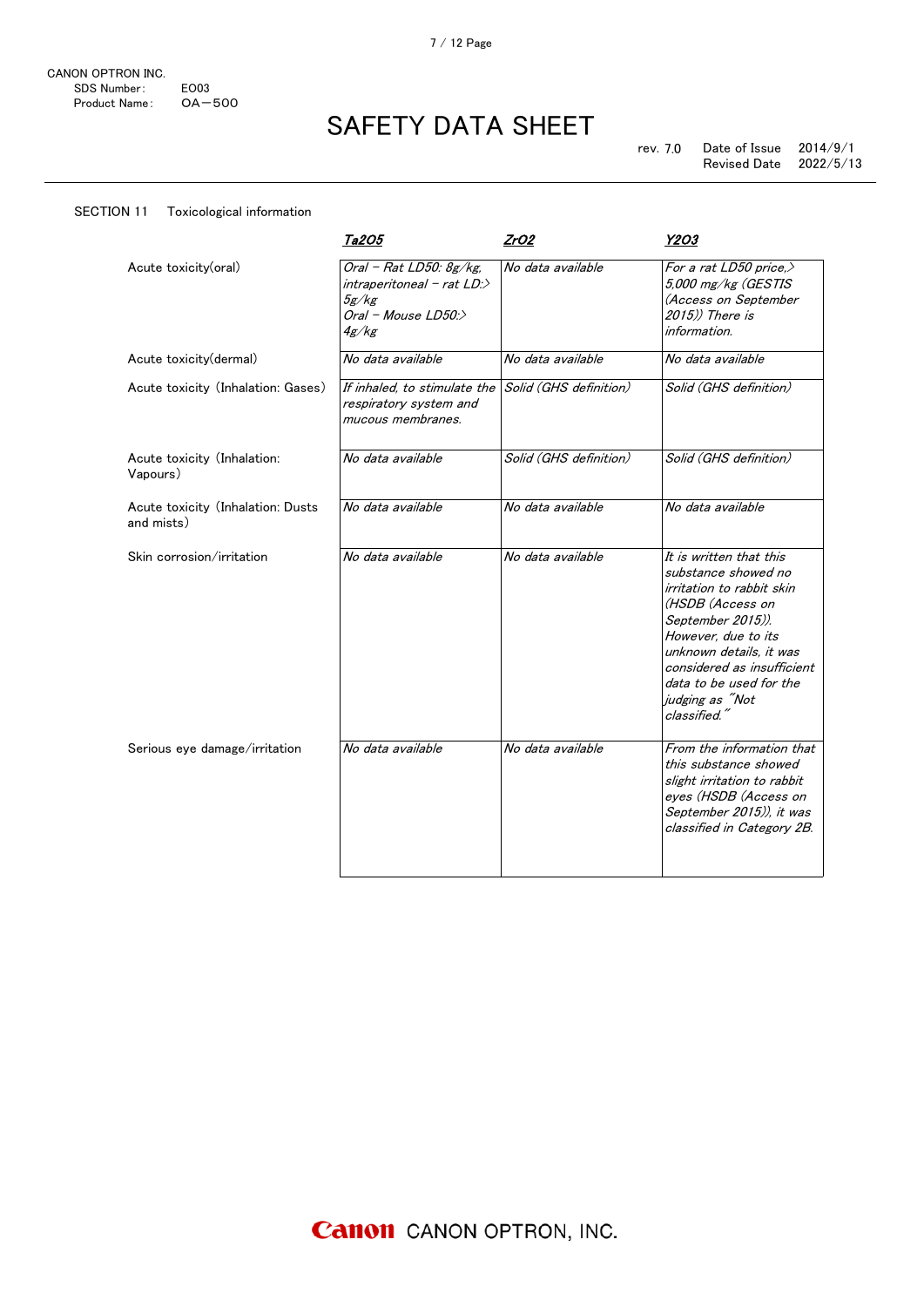CANON OPTRON INC. SDS Number: EO03<br>Product Name: OA-500 Product Name:

# SAFETY DATA SHEET

rev. 7.0 Date of Issue 2014/9/1 Revised Date 2022/5/13

| Respiratory or skin sensitization                                    | No data available | The classification is not<br>possible due to lack of<br>data.<br>Besides, in DFGOT vol.<br>12 (1999), zirconium and<br>its compounds are<br>classified as a respiratory<br>sensitizer from the<br>information on zirconium<br>and other zirconium<br>compounds, but this<br>substance was classified<br>as "Classification not<br>possible" due to no<br>information on the<br>substance.<br>It is reported that this<br>substance causes<br>Granulomatous skin<br>reactions in humans<br>(DFGOT vol. 12 (1999)). In<br>DFGOT vol. 12 (1999),<br>zirconium and its<br>compounds are classified<br>as a sensitizer (Sah).<br>From the above, this<br>substance was classified<br>in Category 1. | No data available                                                                                                                                                                                                                                                                                                                                                                                                                                                                                                                                                                                       |
|----------------------------------------------------------------------|-------------------|------------------------------------------------------------------------------------------------------------------------------------------------------------------------------------------------------------------------------------------------------------------------------------------------------------------------------------------------------------------------------------------------------------------------------------------------------------------------------------------------------------------------------------------------------------------------------------------------------------------------------------------------------------------------------------------------|---------------------------------------------------------------------------------------------------------------------------------------------------------------------------------------------------------------------------------------------------------------------------------------------------------------------------------------------------------------------------------------------------------------------------------------------------------------------------------------------------------------------------------------------------------------------------------------------------------|
| Germ cell mutagenicity                                               | No data available | No data available                                                                                                                                                                                                                                                                                                                                                                                                                                                                                                                                                                                                                                                                              | No data available                                                                                                                                                                                                                                                                                                                                                                                                                                                                                                                                                                                       |
| Carcinogenicity                                                      | No data available | As described in this<br>hazard class for zirconium<br>(CAS number: 7440-67-<br>7). ACGIH classified<br>zirconium and its<br>compounds in A4 in<br>carcinogenicity (ACGIH<br>$(7th, 2001)$ ). Therefore,<br>this substance was<br>classified as<br>"Classification not<br>possible" for this hazard<br>class.                                                                                                                                                                                                                                                                                                                                                                                   | The classification is not<br>possible due to lack of<br>data.<br>Besides, it is reported<br>that in a test in which<br>mice were administered<br>yttrium nitrate in the diet<br>(feeding with a food<br>containing 5 ppm as Y) for<br>life, a dosed group<br>showed an increased<br>tendency in incidence of<br>malignant tumors<br>(leukemia, lymphoma, lung<br>adenocarcinoma) of 33.3%<br>in comparison with 14.6%<br>in a control group (not<br>statistically significant)<br>(HSDB (Access on<br>September 2015), DFGOT<br>(1998; German language),<br>Netherlands evaluation<br>document (2000)). |
| Reproductive toxicity                                                | No data available | No data available                                                                                                                                                                                                                                                                                                                                                                                                                                                                                                                                                                                                                                                                              | No data available                                                                                                                                                                                                                                                                                                                                                                                                                                                                                                                                                                                       |
| Specific target organ toxicity(single No data available<br>exposure) |                   | No data available                                                                                                                                                                                                                                                                                                                                                                                                                                                                                                                                                                                                                                                                              | No data available                                                                                                                                                                                                                                                                                                                                                                                                                                                                                                                                                                                       |
|                                                                      |                   |                                                                                                                                                                                                                                                                                                                                                                                                                                                                                                                                                                                                                                                                                                |                                                                                                                                                                                                                                                                                                                                                                                                                                                                                                                                                                                                         |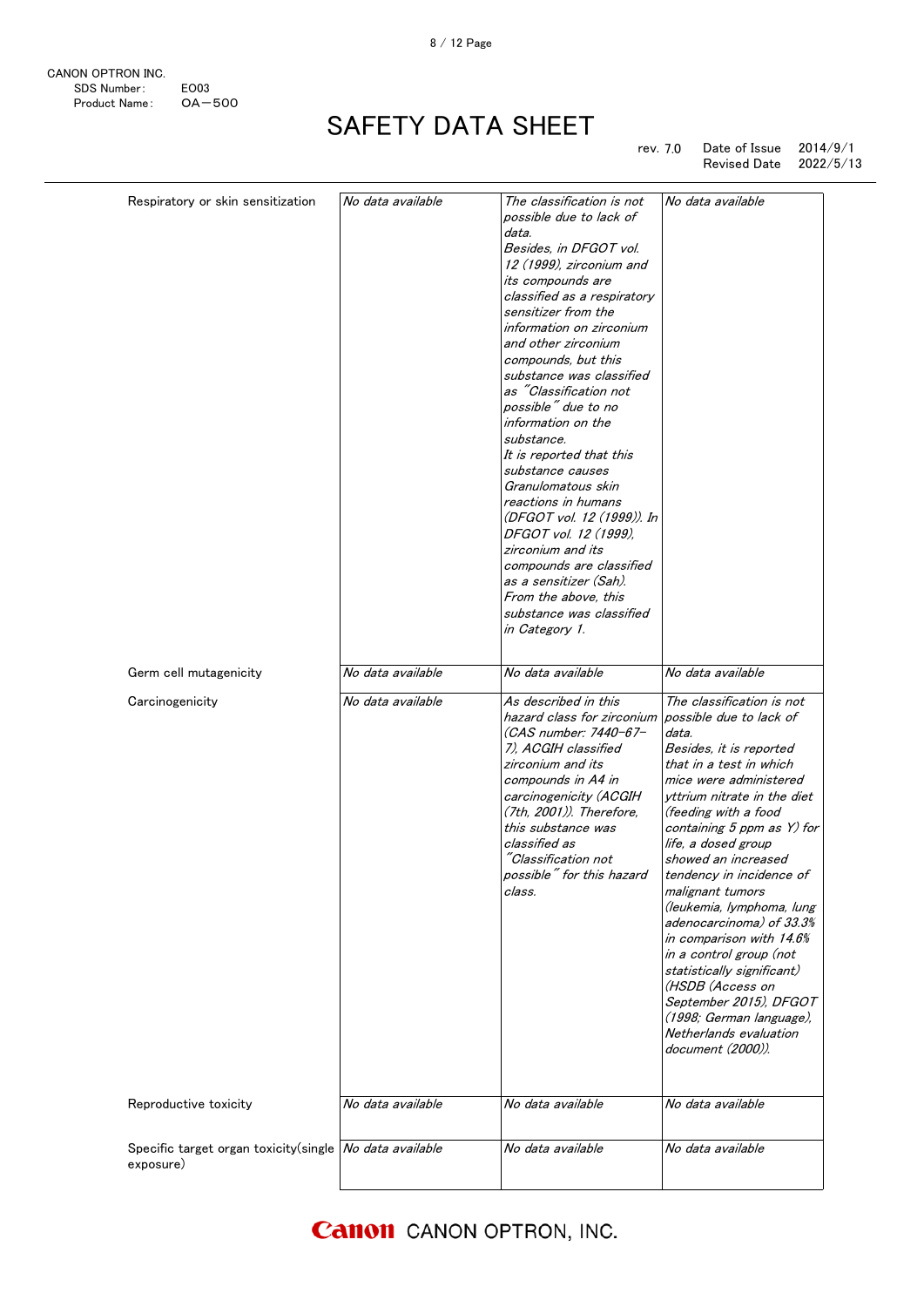9 / 12 Page

| CANON OPTRON INC. |                  |
|-------------------|------------------|
| SDS Number:       | FO <sub>03</sub> |
| Product Name:     | $OA - 500$       |

# SAFETY DATA SHEET

rev. 7.0 Date of Issue 2014/9/1 Revised Date 2022/5/13

| Specific target organ       | No data available | As for humans, it is                    | No data available |
|-----------------------------|-------------------|-----------------------------------------|-------------------|
| toxicity(repeated exposure) |                   | reported that effects on                |                   |
|                             |                   | lungs were not observed                 |                   |
|                             |                   | in workers exposed to                   |                   |
|                             |                   | this substance (DFGOT                   |                   |
|                             |                   | vol. 12 (1999)).                        |                   |
|                             |                   | On the other hand,                      |                   |
|                             |                   | changes in the lung                     |                   |
|                             |                   | (asthma, bronchitis,                    |                   |
|                             |                   | pneumoconiosis, sarcoid                 |                   |
|                             |                   | granulomatosis,                         |                   |
|                             |                   | granulomatous interstitial              |                   |
|                             |                   | pneumonia) were                         |                   |
|                             |                   | reported, but it is                     |                   |
|                             |                   | reported that association               |                   |
|                             |                   | with this substance is not              |                   |
|                             |                   | clear because they were                 |                   |
|                             |                   | also exposed to other                   |                   |
|                             |                   | substances that could                   |                   |
|                             |                   | cause lung damage                       |                   |
|                             |                   | (DFGOT vol. 12 (1999)).                 |                   |
|                             |                   | However, there are cases                |                   |
|                             |                   | where zirconium was                     |                   |
|                             |                   | confirmed in                            |                   |
|                             |                   | granulomatous lesions in                |                   |
|                             |                   | the lungs of three, and                 |                   |
|                             |                   | extrinsic allergic alveolitis           |                   |
|                             |                   | was observed just in one.               |                   |
|                             |                   | It is reported that                     |                   |
|                             |                   | histological examination                |                   |
|                             |                   | of the lungs revealed                   |                   |
|                             |                   | "various stages of                      |                   |
|                             |                   | epithelioid cell granuloma              |                   |
|                             |                   | induced by foreign                      |                   |
|                             |                   | matter" with foreign                    |                   |
|                             |                   | matter inclusions in giant              |                   |
|                             |                   | cells and fibrosis, and the             |                   |
|                             |                   | principal component of                  |                   |
|                             |                   | foreign matter is                       |                   |
|                             |                   | zirconium, and similar                  |                   |
|                             |                   | changes were also found                 |                   |
|                             |                   | in skin, and                            |                   |
|                             |                   | granulomatous lesions                   |                   |
|                             |                   | were observed in                        |                   |
|                             |                   | mammary and axillary                    |                   |
|                             |                   | lymph nodes (DFGOT vol.                 |                   |
|                             |                   | 12 (1999)).                             |                   |
|                             |                   | As for experimental                     |                   |
|                             |                   | animals, it is reported that            |                   |
|                             |                   | toxic effects were not                  |                   |
|                             |                   | found in an inhalation                  |                   |
|                             |                   | toxicity test using rats,               |                   |
|                             |                   | rabbits, dogs, guinea pigs,             |                   |
|                             |                   | and cats (DFGOT vol. 12                 |                   |
|                             |                   | (1999), ACGIH (7th,                     |                   |
|                             |                   | 2001)). It is also reported             |                   |
|                             |                   |                                         |                   |
|                             |                   | that in a diet                          |                   |
|                             |                   | administration test using               |                   |
|                             |                   | rats, toxic effects were                |                   |
|                             |                   | not observed (DFGOT vol.<br>12 (1999)). |                   |
|                             |                   |                                         |                   |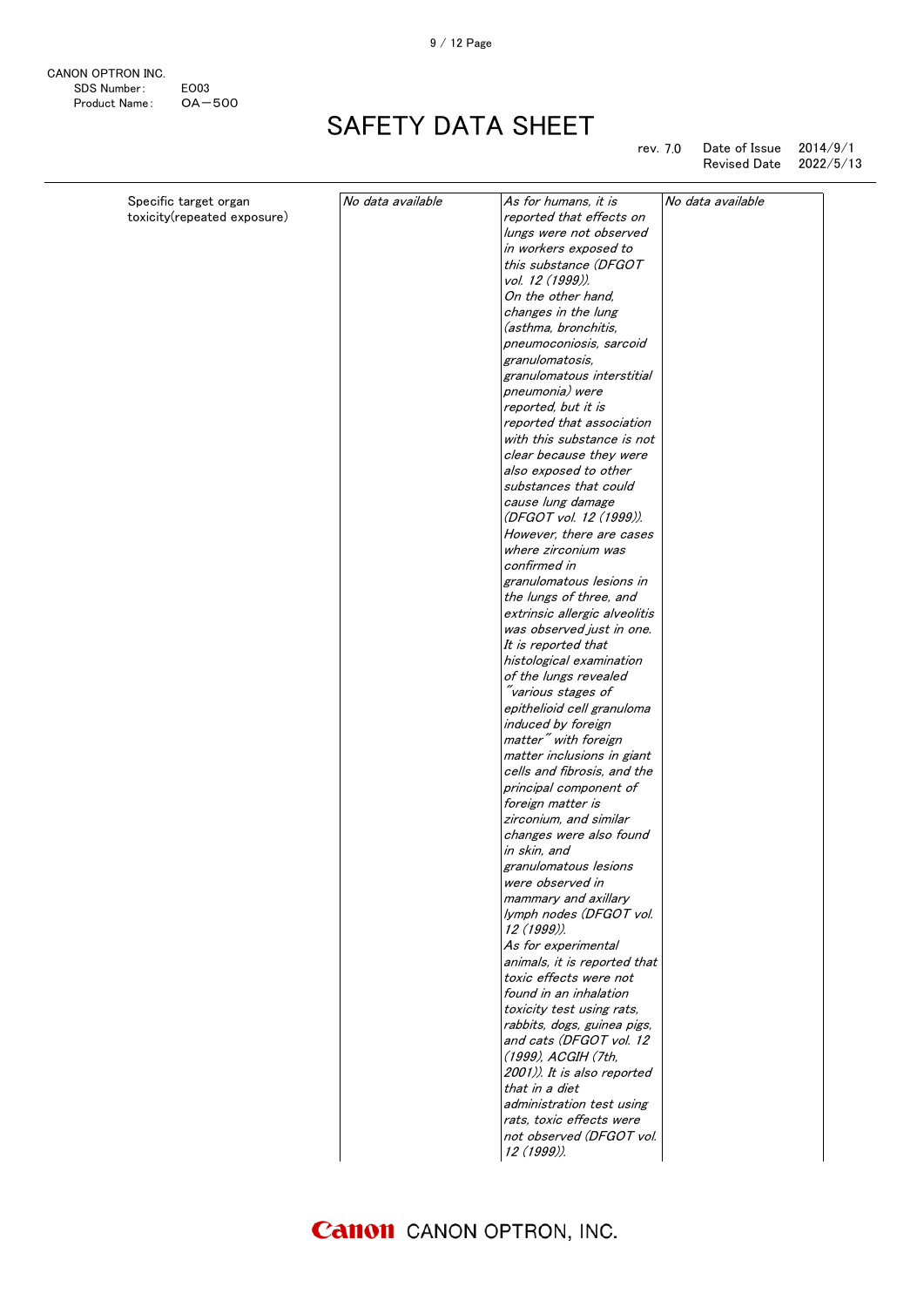#### SAFETY DATA SHEET  $\overline{\phantom{a}}$

#### rev. 7.0 Date of Issue  $2014/9/1$ <br>Revised Date  $2022/5/13$ Revised Date rats, toxic effects were

|                                                                |                   | As above, because<br>effects of this substance<br>cannot be denied<br>completely in humans, the<br>substance was classified<br>as "Classification not<br>possible." |                   |
|----------------------------------------------------------------|-------------------|---------------------------------------------------------------------------------------------------------------------------------------------------------------------|-------------------|
| Aspiration hazard                                              | No data available | No data available                                                                                                                                                   | No data available |
| Other information                                              | No data available |                                                                                                                                                                     |                   |
| <b>SECTION 12</b><br>Ecological information                    |                   |                                                                                                                                                                     |                   |
|                                                                | Ta205             | ZrO2                                                                                                                                                                | Y2O3              |
| Toxicity                                                       |                   |                                                                                                                                                                     |                   |
| Hazardous to the aguatic<br>environment Short-<br>term(acute)  | No data available | No data available                                                                                                                                                   | No data available |
| Hazardous to the aquatic<br>environment Long-<br>term(chronic) | No data available | No data available                                                                                                                                                   | No data available |
| Persistence and degradablility                                 | No data available | No data available                                                                                                                                                   | No data available |
| Bioaccumulative potential                                      | No data available | No data available                                                                                                                                                   | No data available |
|                                                                |                   |                                                                                                                                                                     | No data available |
| Mobility in soil                                               | No data available | No data available                                                                                                                                                   |                   |
| Hazard to the ozone layer                                      | No data available | No data available                                                                                                                                                   | No data available |

Waste treatment methods Process is contracted to industrial waste disposers who received approval of a prefectural governor.

> The container is recycled after being cleaned, or is appropriately processed according to the standards of related laws and regulations. When disposing of empty containers, the contents should be completely removed.

#### SECTION 14 Transport information

Contaminated container and contaminated packaging

|                                         | Ta2O5             | ZrO2              | Y2O3              |
|-----------------------------------------|-------------------|-------------------|-------------------|
| International regulation                |                   |                   |                   |
| UN number                               | Not applicable    | Not applicable    | Not applicable    |
| UN proper shipping name                 | Not applicable    | Not applicable    | Not applicable    |
| UN classification                       | Not applicable    | Not applicable    | Not applicable    |
| Transport hazard class                  | Not applicable    | Not applicable    | Not applicable    |
| Packing group                           | Not applicable    | Not applicable    | Not applicable    |
| Hazardous to the aguatic<br>environment | No data available | No data available | No data available |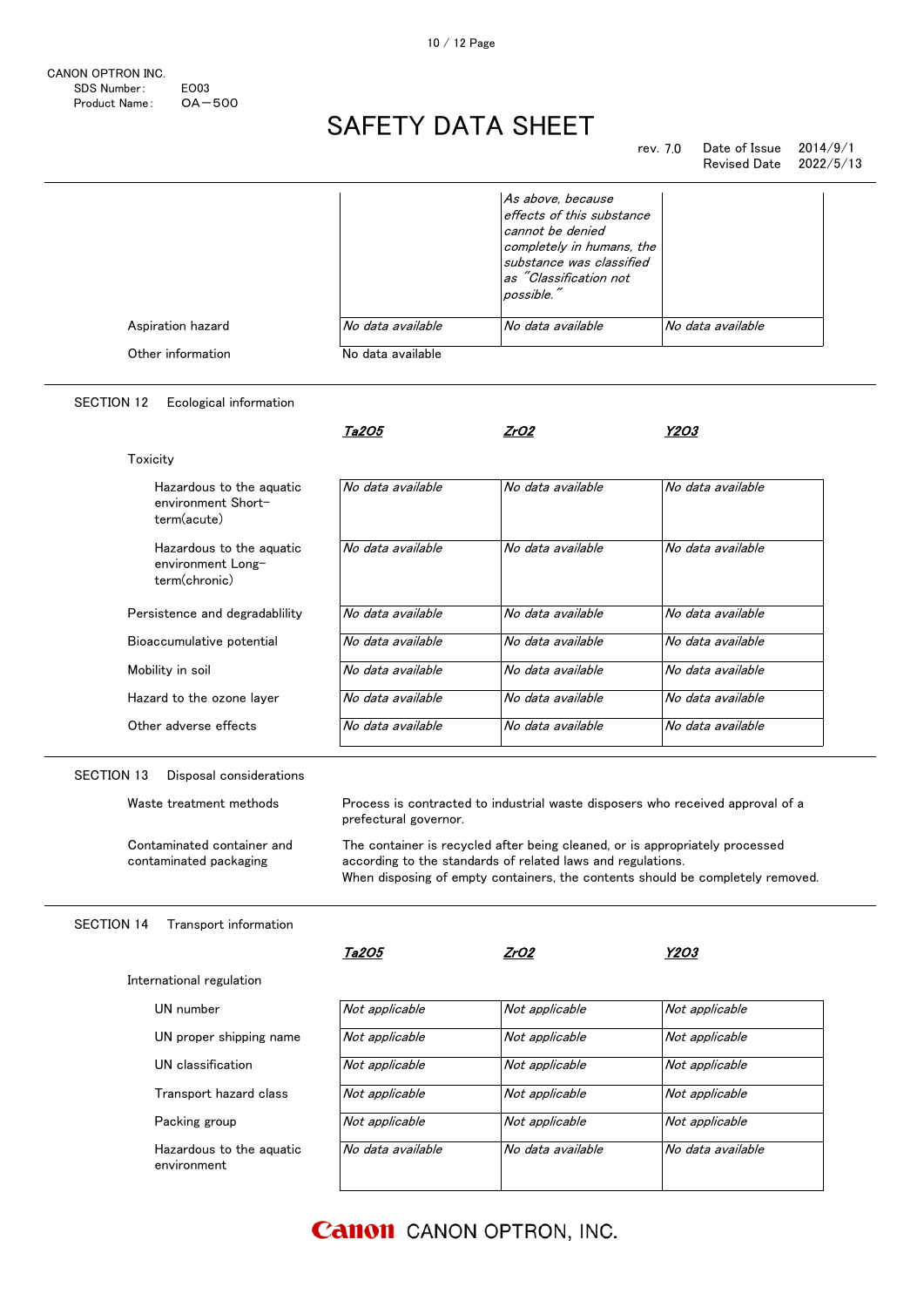11 / 12 Page

| CANON OPTRON INC. |                  |
|-------------------|------------------|
| SDS Number:       | FO <sub>03</sub> |
| Product Name:     | $OA - 500$       |

 $\overline{a}$ 

## SAFETY DATA SHEET

#### rev. 7.0 Date of Issue 2014/9/1 Revised Date 2022/5/13

| Maritime transport in bulk<br>according to IMO instruments | No data available                                                                                                                                                                     | No data available                                                                                                                                                                                    | No data available                                                                                                                                                                                                                             |
|------------------------------------------------------------|---------------------------------------------------------------------------------------------------------------------------------------------------------------------------------------|------------------------------------------------------------------------------------------------------------------------------------------------------------------------------------------------------|-----------------------------------------------------------------------------------------------------------------------------------------------------------------------------------------------------------------------------------------------|
| Japanese lows and regulations                              | Land regulation<br>information Not applicable<br>Maritime regulatory<br>$information non-$<br>hazardous materials<br>Aviation regulatory<br>information $non-$<br>hazardous materials | Land regulation<br>information Not applicable<br>Maritime regulatory<br>$information non-$<br>hazardous materials<br>Aviation regulatory<br>$information non-$<br>hazardous materials                | Land regulation<br>information Not applicable<br>Maritime regulatory<br>$information non-$<br>hazardous materials<br>Aviation regulatory<br>$information non-$<br>hazardous materials                                                         |
| Special precautions for users                              | No data available                                                                                                                                                                     | Requires retention of<br>vellow card when<br>transporting.<br>When transporting,<br>protect from direct<br>sunlight and take on<br>cargo without breakage of<br>container, corrosion and<br>leakage. | Requires retention of<br>vellow card when<br>transporting.<br>When transporting,<br>protect from direct<br>sunlight and take on<br>cargo without breakage of<br>container, corrosion and<br>leakage.<br>Do not stack heavy good<br>thereupon. |
| Special Provisions                                         | -                                                                                                                                                                                     |                                                                                                                                                                                                      |                                                                                                                                                                                                                                               |

#### SECTION 15 Regulatoly information(Japan)

|                                                     | Ta2O5                                                             | ZrO2                                                              | Y2O3                                                              |
|-----------------------------------------------------|-------------------------------------------------------------------|-------------------------------------------------------------------|-------------------------------------------------------------------|
| Occupational Safety and Health<br>Law               | There is it in the case of<br>an application or an<br>application | There is it in the case of<br>an application or an<br>application | There is it in the case of<br>an application or an<br>application |
| <b>PRTR Law</b>                                     | Not applicable                                                    | Not applicable                                                    | Not applicable                                                    |
| Poisonous and Deleterious<br>Substances control Law | Not applicable                                                    | Not applicable                                                    | Not applicable                                                    |
| Labor Standards Act                                 | Not applicable                                                    | Not applicable                                                    | Not applicable                                                    |
| Chemical substances control Law                     | Not applicable                                                    | Not applicable                                                    | Not applicable                                                    |
| Fire fighting Law                                   | Not applicable                                                    | Not applicable                                                    | Not applicable                                                    |
| Air Pollution Control Act                           | Not applicable                                                    | Not applicable                                                    | Not applicable                                                    |
| Water Pollution Prevention Act                      | Not applicable                                                    | Not applicable                                                    | Not applicable                                                    |
| Water Supply Act                                    | Not applicable                                                    | Not applicable                                                    | Not applicable                                                    |
| Sewerage Act                                        | Not applicable                                                    | Not applicable                                                    | Not applicable                                                    |
| Marine Pollution Prevention Law                     | Not applicable                                                    | Not applicable                                                    | Not applicable                                                    |
| Waste Management and Public<br><b>Cleansing Act</b> | Not applicable                                                    | Not applicable                                                    | Not applicable                                                    |

Note **Ensure this material in compliance with federal requirements and ensure** conformity to local regulations.